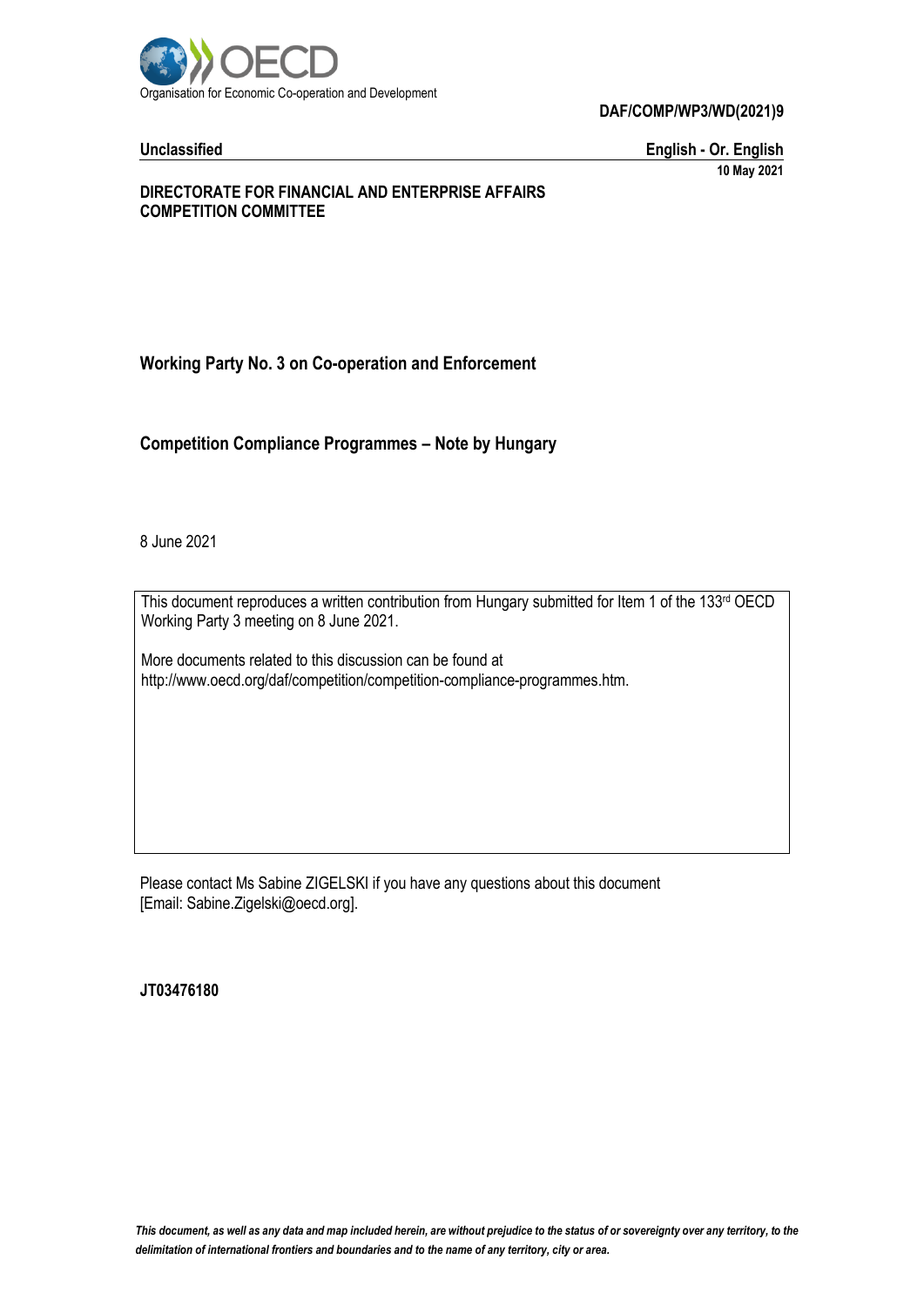# *Hungary*

# **1. Authority Policies and Experience with regard to Compliance Programmes and Sanctions**

1. The Hungarian Competition Authority (hereinafter: GVH, or the authority) has been promoting the application of compliance programmes since 2012. Partly as a result of open consultations with market players, the GVH came to the conclusion that in order to foster effective competition compliance it should, beyond advocacy, issue non-binding written notices on the method of setting fines for infringements of prohibitions of anticompetitive agreements and practices. Consequently, in 2017 it issued its first notice<sup>1</sup> that provided guidance to undertakings on the features of an effective compliance programme. This was followed by a further notice<sup>2</sup> in 2020, which came into effect on 1 January 2021 (hereinafter: the Notice). The criteria of an effective compliance programme are the same in both notices; the listed requirements have equal weight and must be fulfilled in order for an undertaking to have its compliance programme taken into account by the GVH in the course of the imposition of a fine. While both ex ante and ex post compliance efforts and programmes of undertakings are taken into consideration, ex ante compliance efforts represent a higher reduction factor. Furthermore, pursuant to the Competition  $Act<sup>3</sup>$  the GVH may, in addition to imposing an obligation on a party to establish a compliance programme, issue a warning instead of imposing a fine in the case of small and mediumsized enterprises (SMEs).

## **2. Detailed Rules of the Notice – Requirements of an Effective Compliance Programme**

2. Compliance programmes are assessed on a case-by-case basis.

3. The conditions which are, particularly, but not exclusively, taken into account when assessing the existence of a compliance programme are the following:

- clear and unambiguous public commitment to competition law compliance throughout the undertaking (from top to bottom),
- availability of staff and financial resources that are necessary to ensure the effective application of the compliance programme,
- application of measures which ensure that the undertaking's employees possess the appropriate awareness and training regarding the compliance programme,
- operation of effective signalling, monitoring and control mechanisms (including the sanctions applied in case of serious violations of the compliance programme),

<sup>&</sup>lt;sup>1</sup> Notice No 11/2017 of the President of the Hungarian Competition Authority and the Chair of the Competition Council of the Hungarian Competition Authority on the method of setting fines for infringements of the prohibitions of anti-competitive agreements and concerted practices, abuse of a dominant position and abuse of significant market power

<sup>2</sup> Notice No 1/2020 of the President of the Hungarian Competition Authority and the Chair of the Competition Council of the Hungarian Competition Authority on the method of setting fines for infringements of antitrust-type prohibitions

<sup>&</sup>lt;sup>3</sup> Act LVII of 1996 on the Prohibition of Unfair and Restricted Market Practices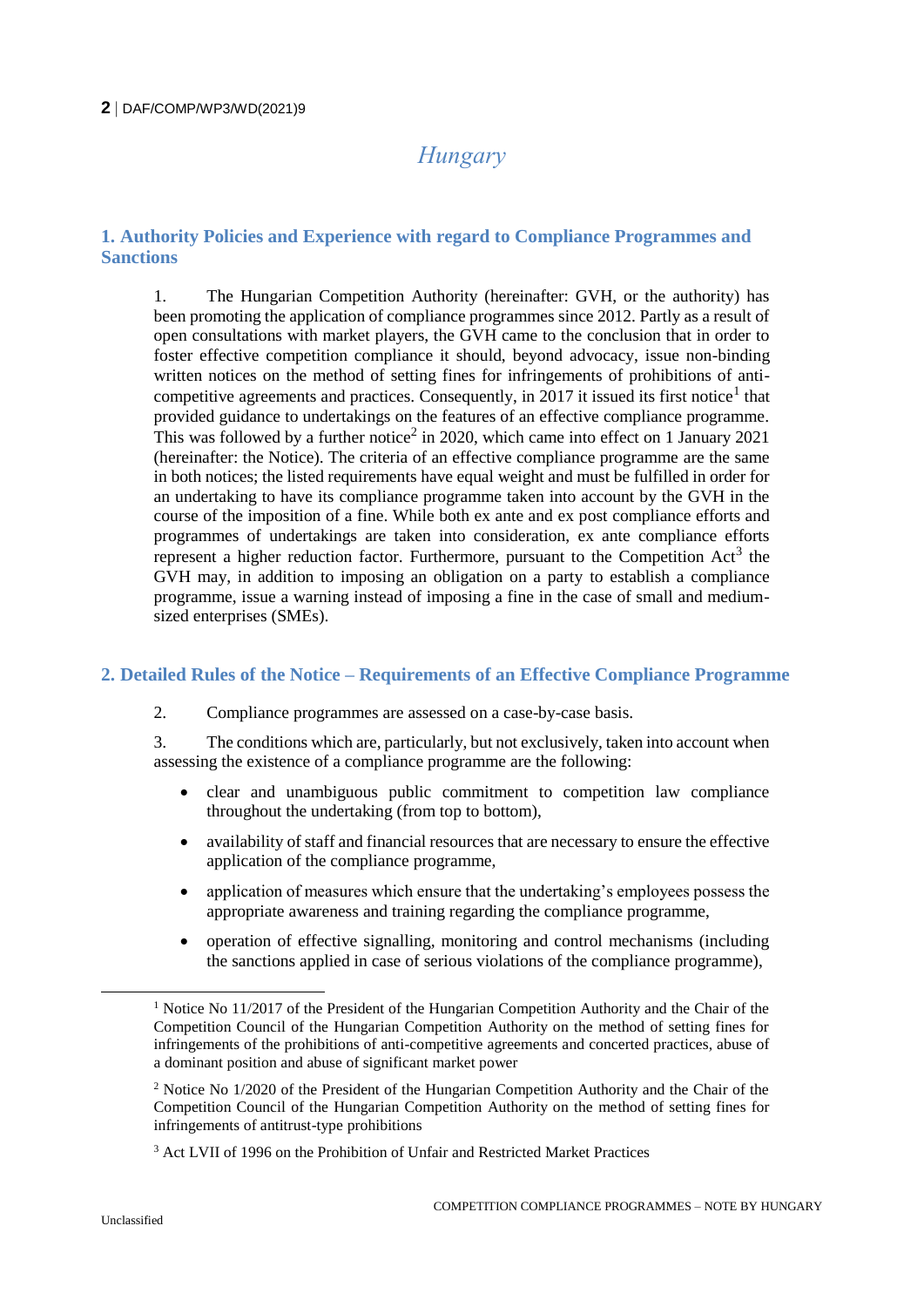use of feedback, continuous review and improvement of the programme in light of the experience gained.

4. However, the existence of an ex ante compliance programme with the abovementioned criteria cannot in itself be assessed as a fine reducing factor. As far as conducts contrary to the prohibitions on antitrust infringements are concerned, in order for the GVH to take into account the compliance programme of an undertaking as a mitigating factor, the concerned undertaking

- must prove its sufficient compliance efforts,
- after noticing the infringement, must terminate the infringing conduct,
- must prove with objective and credible evidence that the termination of the infringement was due to the compliance programme established voluntarily or obliged by the GVH in the course of a previous proceeding, and
- must demonstrate that no high-ranked corporate executive was involved in the infringement.

#### **3. Corporate Compliance Programmes with other Forms of Cooperation**

5. Ex post compliance efforts, i.e., ex post compliance programmes established after the initiation of a competition supervision proceeding or offered during a proceeding can neither contribute to the clarification of the investigated conduct nor to the effectiveness of the proceeding; they can only promote compliance with the law in the future. Moreover, an ex post compliance programme cannot be accepted on a stand-alone basis; it may only be considered together with participation in the leniency policy, the settlement procedure and/or with proactive reparation. However, it must be emphasised that the introduction of a compliance programme is not a requirement for a valid settlement, leniency policy or proactive reparation.

#### **4. Extent to which a Compliance Programme Constitutes a Fine Reducing Factor**

6. In ex ante cases the GVH shall reduce the amount of the fine by up to 7%. If an undertaking  $-$  in addition to the above  $-$  in the context of a compliance programme is able to provide the GVH with evidence, which is unknown or represents significant added value to the evidence already available; furthermore, if the undertaking proves with objective and credible evidence that the compliance programme contributed to the obtaining of the evidence, the amount of the fine shall be reduced by up to 10% with regard to the ex ante compliance programme.

7. The GVH rewards an undertaking's commitment to establish and implement an ex post compliance programme with a fine reduction of up to 5%, provided it is established and implemented together with participation in the leniency policy, the settlement procedure and/or with proactive reparation.

8. If the GVH accepts an undertaking's commitment to establish and implement a compliance programme, it shall impose an obligation on the undertaking to fulfil this commitment in its final decision. In addition to obliging the undertaking to present all the evidence proving its fulfilment of the commitment by a certain date, the GVH has the possibility to monitor the fulfilment of the commitment in the course of a follow-up investigation as well.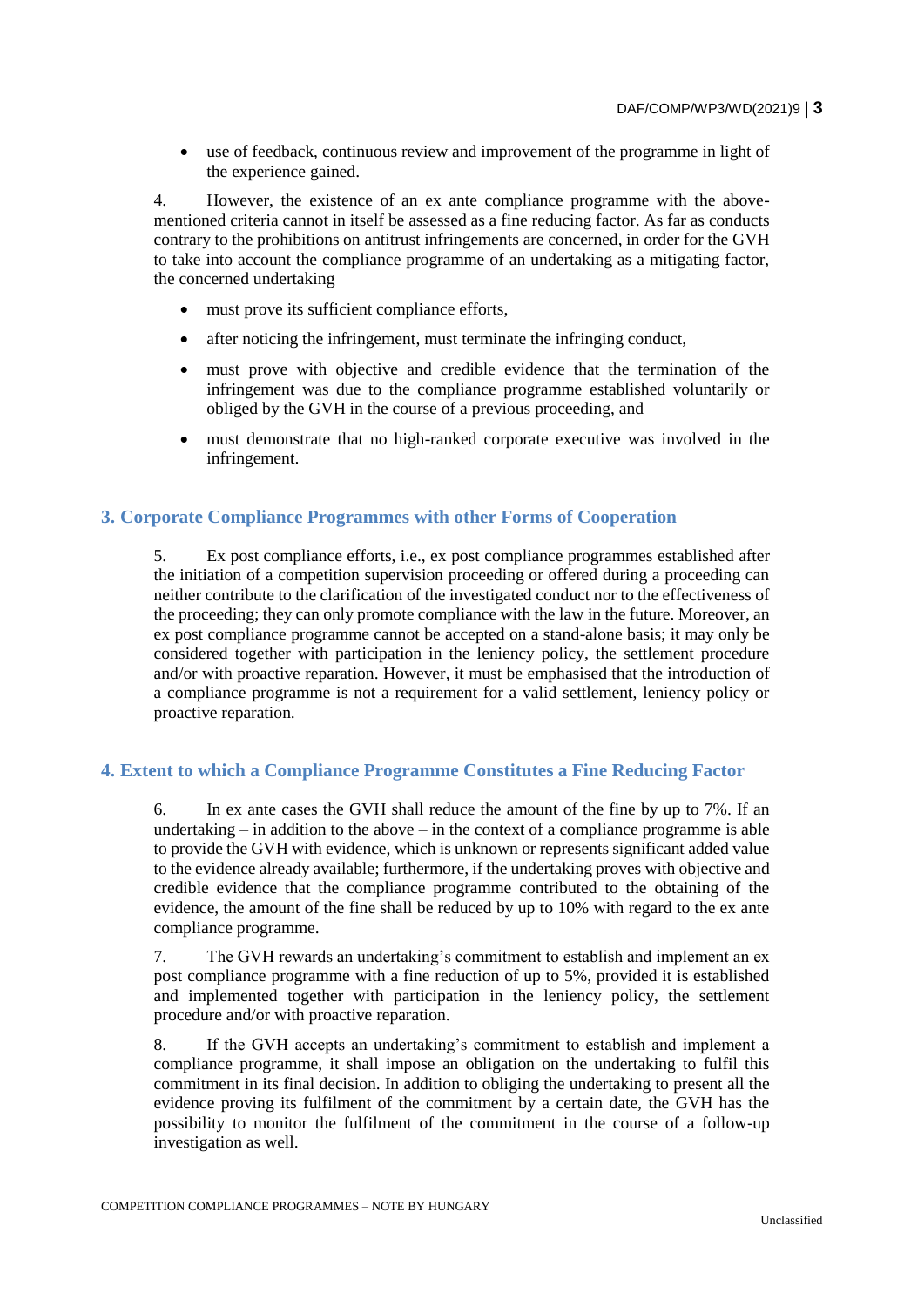### **5. Assessment of Effectiveness**

9. The GVH evaluates the compliance programmes of undertakings in its decisions, the strengths, and weaknesses of which are then reflected in the amount of the granted fine reduction.

10. Factors identified as strengths in compliance programmes:

- introduction of company-specific content in addition to meeting established international standards, broad reach of the programme to a wide range of employees,
- practical examples in the code of compliance to make employees understand the principles of competition law and the essence of compliance with these principles,
- and the designation of a corporate compliance officer that has the competence to determine, investigate and respond to competition law risks.

# **6. Number of Cases where a Compliance Programme has been accepted as a Mitigating Factor**

11. In the last few years, the number of decisions where compliance programmes were offered and accepted has been increasing.

12. Of the cases closed by the Competition Council in 2017, there were no cases in which the concerned undertakings offered or implemented a compliance programme.

13. In 2018, out of 4 restrictive agreement cases (involving both horizontal, vertical agreements and the decision of an association of undertakings) 3 cases concerned cartels, from which in 1 of these 3 cases an undertaking implemented a compliance programme.

14. In 2019, out of 7 restrictive agreement cases 5 concerned cartels, from which in 3 of these 5 cases the undertakings implemented compliance programmes. Moreover, in both vertical agreement cases the GVH also accepted compliance programmes.

15. In 2020, the Competition Council closed 1 restrictive agreement case that did not concern a cartel, and no compliance programme was accepted in this case.

16. In 2021, (up until 2021 April) out of 4 restrictive agreement cases 3 concerned cartels, and in all 4 cases the undertakings implemented compliance programmes.

17. To sum up, from 2017 to date (April 2021) there were 16 restrictive agreement cases, out of which in 10 cases the companies implemented compliance programmes. From these 10 cases 7 cases concerned cartels, and in all of the cases the programmes implemented were ex post efforts. Taken together, the implemented compliance programmes resulted in a total fine reduction of HUF 368 755 469 for the concerned undertakings.<sup>4</sup>

<sup>4</sup> To date, Compliance programmes have not been offered and implemented in cases concerning abuse of dominance. They are more common, however, in cases concerning unfair commercial practices: in such cases the implementation of compliance programmes resulted in a total fine reduction of more than HUF  $402$  727 000 between  $2016 - 2021$ .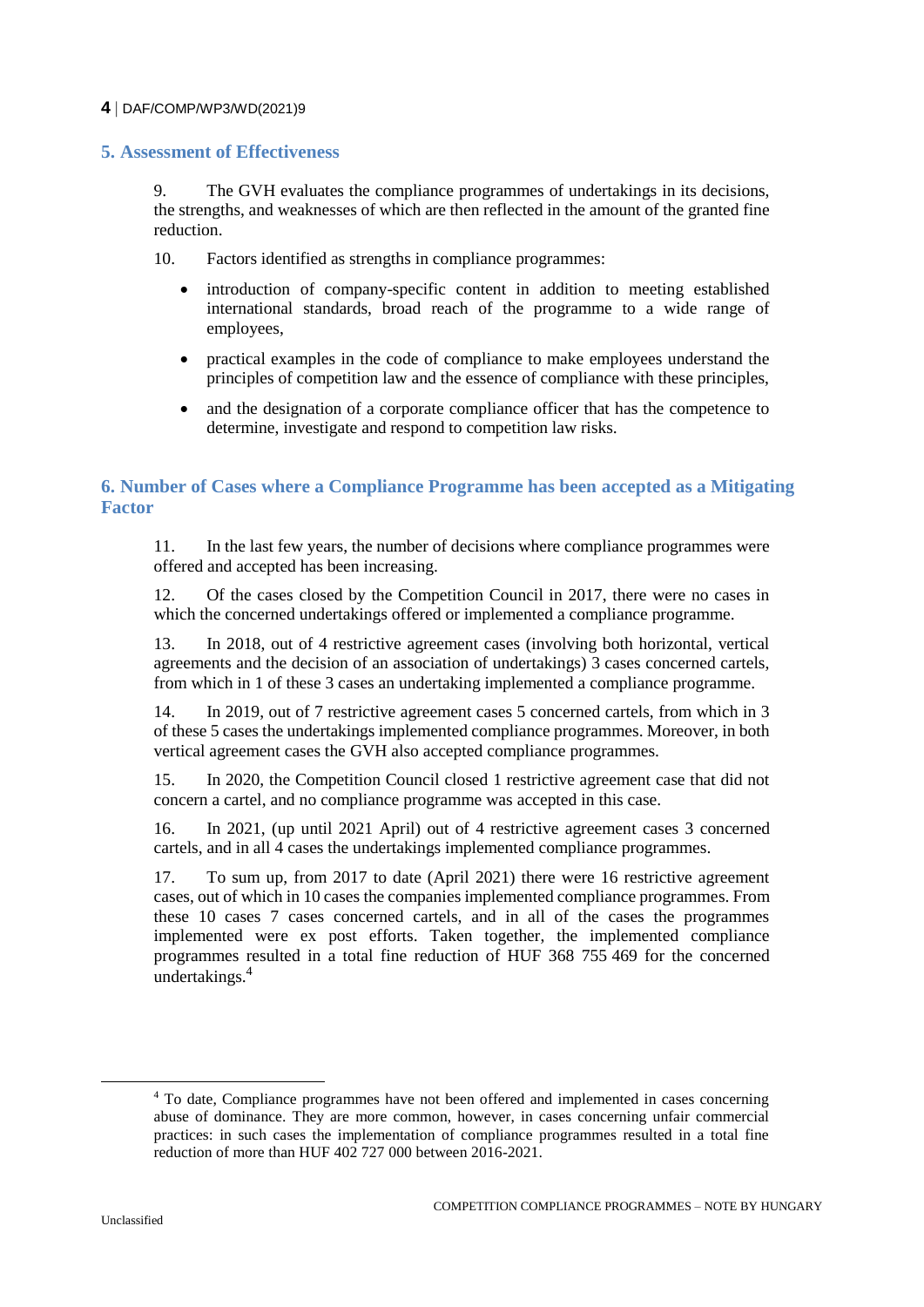# **7. Assessment of Compliance Programmes – Examples**

18. To the GVH's best knowledge, the above-mentioned compliance efforts have so far decreased the likelihood of competition law infringements: since implementing the programmes the concerned undertakings have not been involved in any new competition law infringements.

19. In case no Vj/61/2017, the Association of Hungarian HR Consulting Agencies aimed to restrict competition among its members by provisions in its ethical code. Although one of the members of the organisation implemented an ex post compliance programme during the competition supervision proceeding, since it was not established and implemented together with participation in the leniency policy, the settlement procedure and/or with proactive reparation, the GVH could not take it into account when determining the fine to be imposed.

20. Nevertheless, the GVH is willing to be as flexible as possible. In case no Vj/19/2016, the GVH established that the concerned undertakings had participated in bid rigging for the purpose of maintaining the status quo. As a direct result and shortly after the initiation of the competition proceeding, Philips – one of the undertakings involved in the cartel – implemented an ex post compliance programme before introducing its settlement procedure. Despite this, the GVH took the effort into account and reduced the imposable fine by 5% due to the fact that the programme had already been developed before the end of the competition supervision proceeding. In the same case, Siemens Healthcare Kft. – another undertaking involved in the cartel – further developed its already existing compliance programme (even though it met the expected standards) into one that reflected the findings of the competition supervision proceeding in question; consequently, a 4% fine reduction was granted due to the ex post compliance programme.

21. In case no Vj/80/2016, the GVH established that the concerned undertakings had attended meetings and shared information for the purpose of market sharing and determining the bid prices and identity of the contractor concerning two neuropacemaker procurements. Medibis Kft., one of the involved undertakings, introduced a comprehensive compliance programme while engaging in the settlement procedure, which it then implemented before the GVH's final decision in the case. The undertaking's efforts in introducing and implementing the compliance programme, the key elements were the introduction of a compliance manual, a compliance officer and an external compliance legal expert. However, in the same case another undertaking's (Unicorp) compliance programme was not taken into account, as the company initially offered to introduce a compliance programme together with proactive reparation but later revoked the latter offer due to financial difficulties.

22. In case no VJ/54/2017 SMHV, one of the concerned undertakings asked the GVH to consider its compliance programme in order to obtain a fine reduction. However, it denied the infringement and refused to participate in the leniency policy, settlement procedure or to offer proactive reparation; therefore, the GVH was not in the position to accept it as a mitigating factor.

23. In case no Vj/43/2015 the GVH, in accordance with the Notice, concluded that the mere existence of a compliance programme could not in itself result in a fine reduction. Consideration of the undertaking's (Spectrum Brands) ex ante programme by the GVH was conditional upon the undertaking presenting evidence for direct causality between its programme and the termination of the infringement. Since the programme was not able to detect the infringement and lead to its termination, the GVH could only reward the undertaking's ex post efforts, i.e., the Spectrum Brands' commitment to further develop its compliance programme.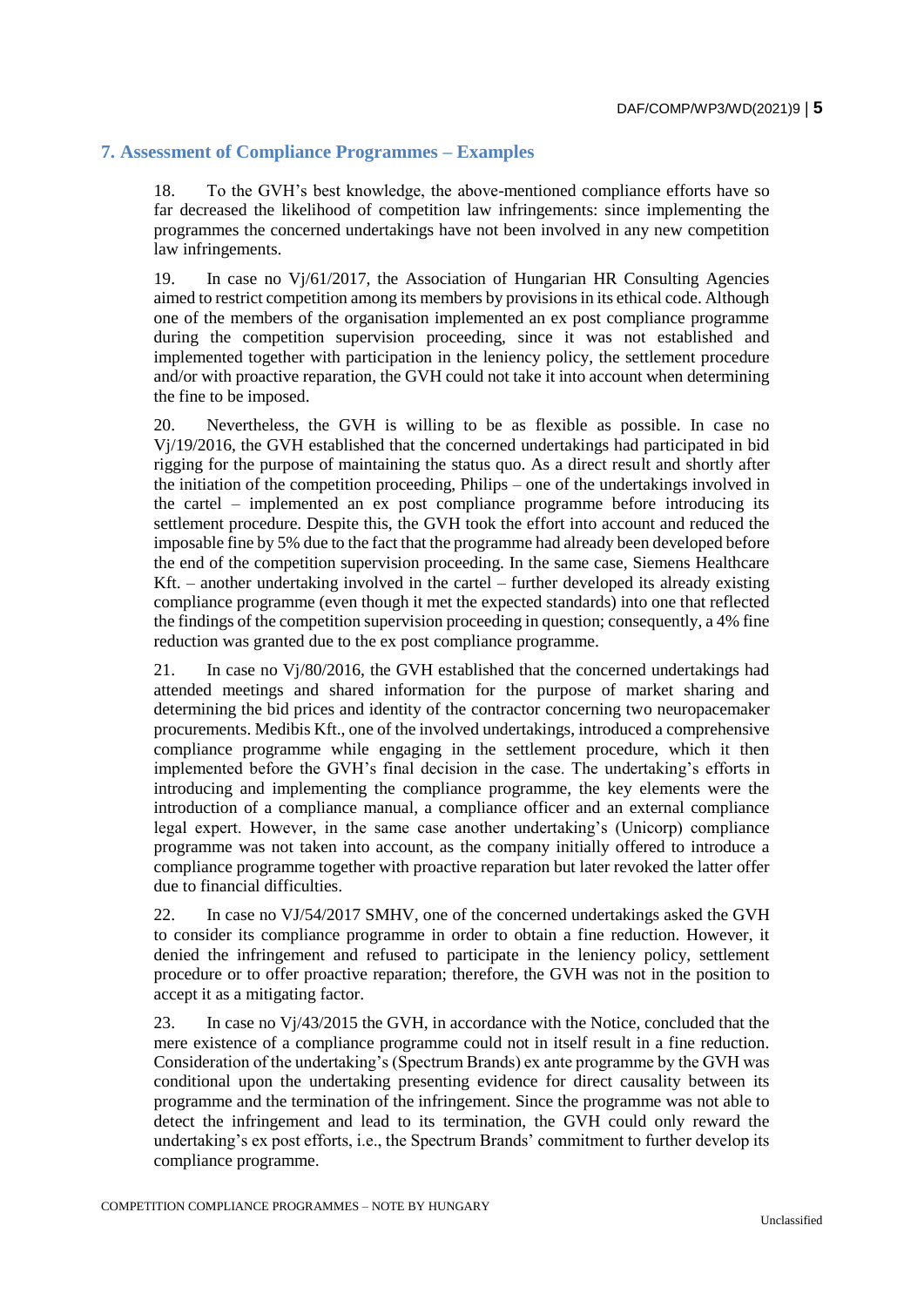# **8. Compliance and Debarment**

24. As far as debarment from participation in public tenders is concerned, in accordance with EU law, active cooperation with the GVH can also lead to what is known as *selfcleaning* in a procedure before the Public Procurement Authority. Pursuant to the Public Procurement Act,<sup>5</sup> since November 2015 an undertaking has been able to submit a request to the Public Procurement Authority to prove its reliability. As a result, apart from certain grounds for exclusion provided for in the Public Procurement Act, an undertaking may not be excluded from a public procurement procedure if, according to the definitive decision of the Public Procurement Authority, or according to a final court decision in the case of an administrative action brought against such decision, the measures the undertaking has taken before the time of submission of the tender or request to participate are sufficient to demonstrate the undertaking's reliability despite the existence of the relevant ground for exclusion due to its previous infringement. Cooperation with the GVH (leniency, settlement, waiver of legal remedy, proactive reparation, implementation of a compliance programme) may be considered as self-cleaning that meet the requirements laid out in the Public Procurement Act. In order to prove its reliability, the undertaking is obliged by law to demonstrate that it has met three requirements: firstly, it has paid or undertaken to pay compensation for the damages caused by the infringement; secondly, by actively collaborating with the competent authorities it has clarified the facts and circumstances in a comprehensive manner; and thirdly, it has taken concrete technical, organisational and personnel measures that are appropriate to prevent further criminal offenses, misconduct or infringement.

# **9. SMEs – Compliance Commitment with Warning as a Sanction**

25. The GVH may, under certain specified circumstances, differentiate between SMEs and non-SMEs when it comes to the imposition of a fine: pursuant to the Competition Act, since 2015 the GVH may, in addition to imposing an obligation on a party to establish a compliance programme, issue a warning instead of imposing a fine in the case of an SME's first infringement. The GVH may monitor the fulfilment of the commitment in the course of a follow-up investigation and may issue a fine on the SME if it fails to fulfil its commitment. However, the authority must not set aside the imposition of a fine if the infringement takes the form of an agreement aimed at the fixing of prices or the sharing of markets in the course of a public procurement procedure; or if the infringement has been committed against persons who, due to their age, gullibility, mental or physical disability, belong to an especially vulnerable, clearly identifiable group of persons. Although in such cases the SME cannot benefit from the above-mentioned setting aside of fines, if it participates in the settlement procedure it may – depending on the gravity of the infringement and the size of the undertaking – obtain a further fine reduction of up to 10% (beyond the 10% automatic reduction applicable for settlements).<sup>6</sup>

26. In case no  $V_1/19/2017$ , the concerned undertakings took part in bid rigging relating to the procurement of PACS systems in two hospitals. Silver Wood – one of the involved undertakings – introduced a compliance programme, participated in the settlement procedure and swiftly reached a common understanding with the authority. Consequently, the GVH granted the undertaking the maximum 10% fine reduction for being an SME.

 $\overline{a}$ 

<sup>5</sup> Act CXVIII of 2015 on Public Procurement

<sup>6</sup> Between 2016-2020 there were 8 cases in which the GVH issued warnings for a total of 9 SMEs; however, none of the cases concerned cartels or other restrictive agreements.